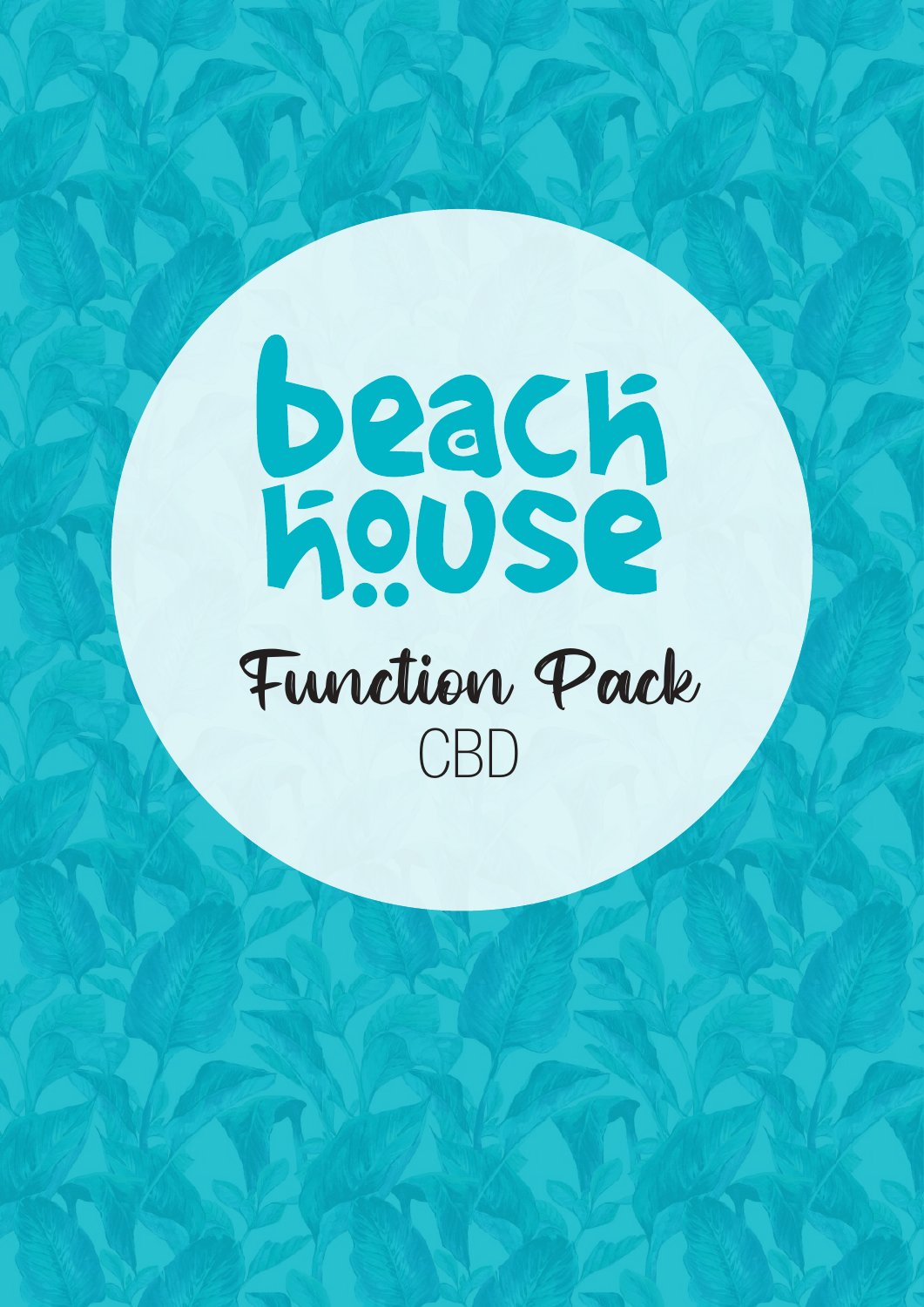Information





## **Hotel Beach House cbd boasts fabulous function areas that can make your next event one to remember.**

Our deck and lounge areas can accommodate your next function, whether it's a small gathering or large party.

From morning meetings & cocktail parties, to set menu dinner functions, there are a range of packages to suit every need and budget. Our venue is perfect for your event and our functions coordinator is ready to help you decide or offer advice.

**+07 3003 0017** www.beachion.com **www.beachhousebargrill.com** +07 3420 0711 www.beachhousebargrill.com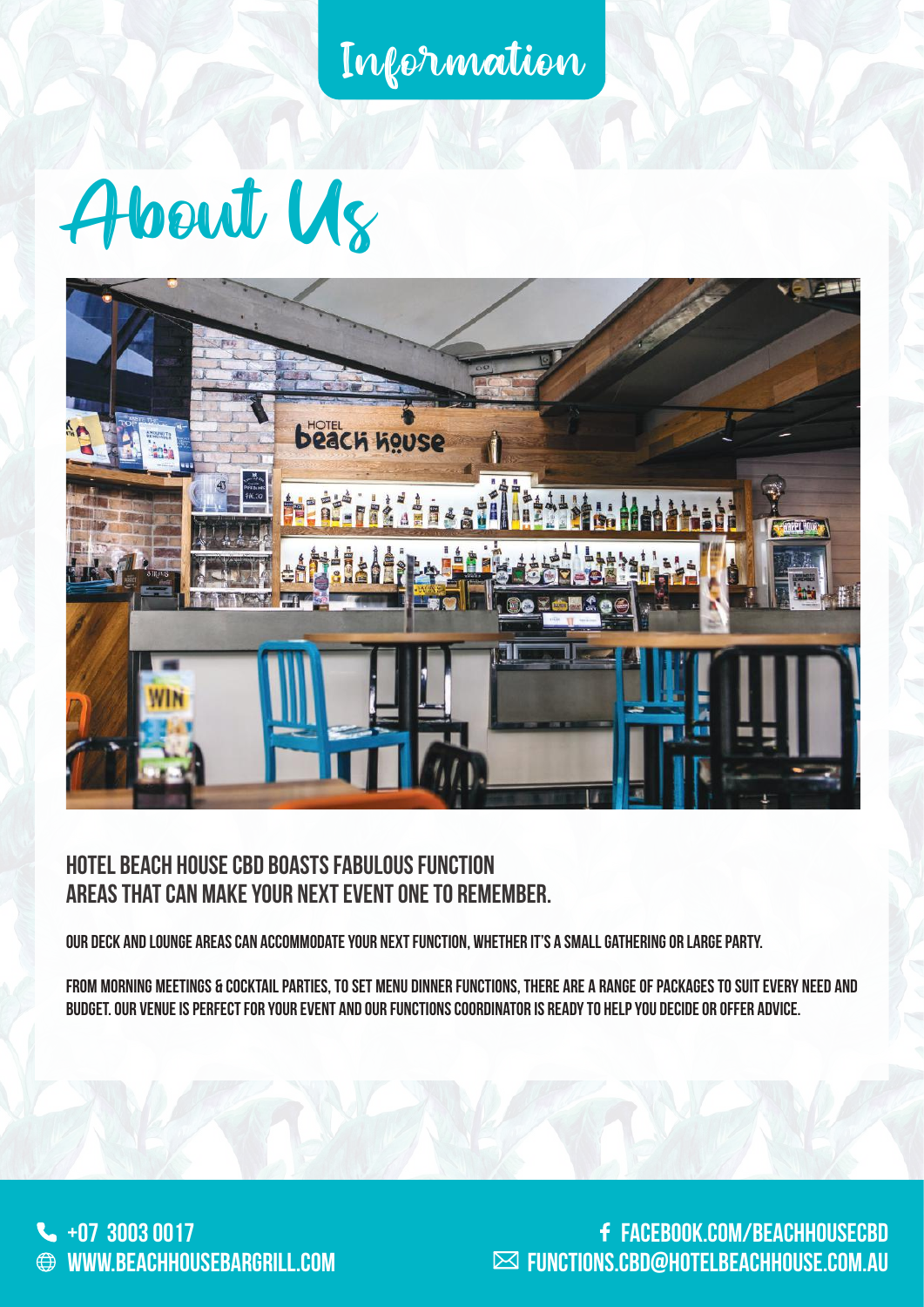# Information Information

# **Deation**

**Conveniently located in the heart of the city.**  shop 58, level e, myer centre 91 queen street

brisbane city qld, 4000





**Contact a member of our functions team today to arrange your next event.** 

## **CONTACT**

Contact our Functions Coordinator today to arrange your next event.

| Ph.       |
|-----------|
| E-mail.   |
| Web.      |
| Facebook. |

07 3003 0017 functions.cbd@hotelbeachhouse.com.au www.beachhousebargrill.com Facebook. facebook.com/BeachHouseCBD

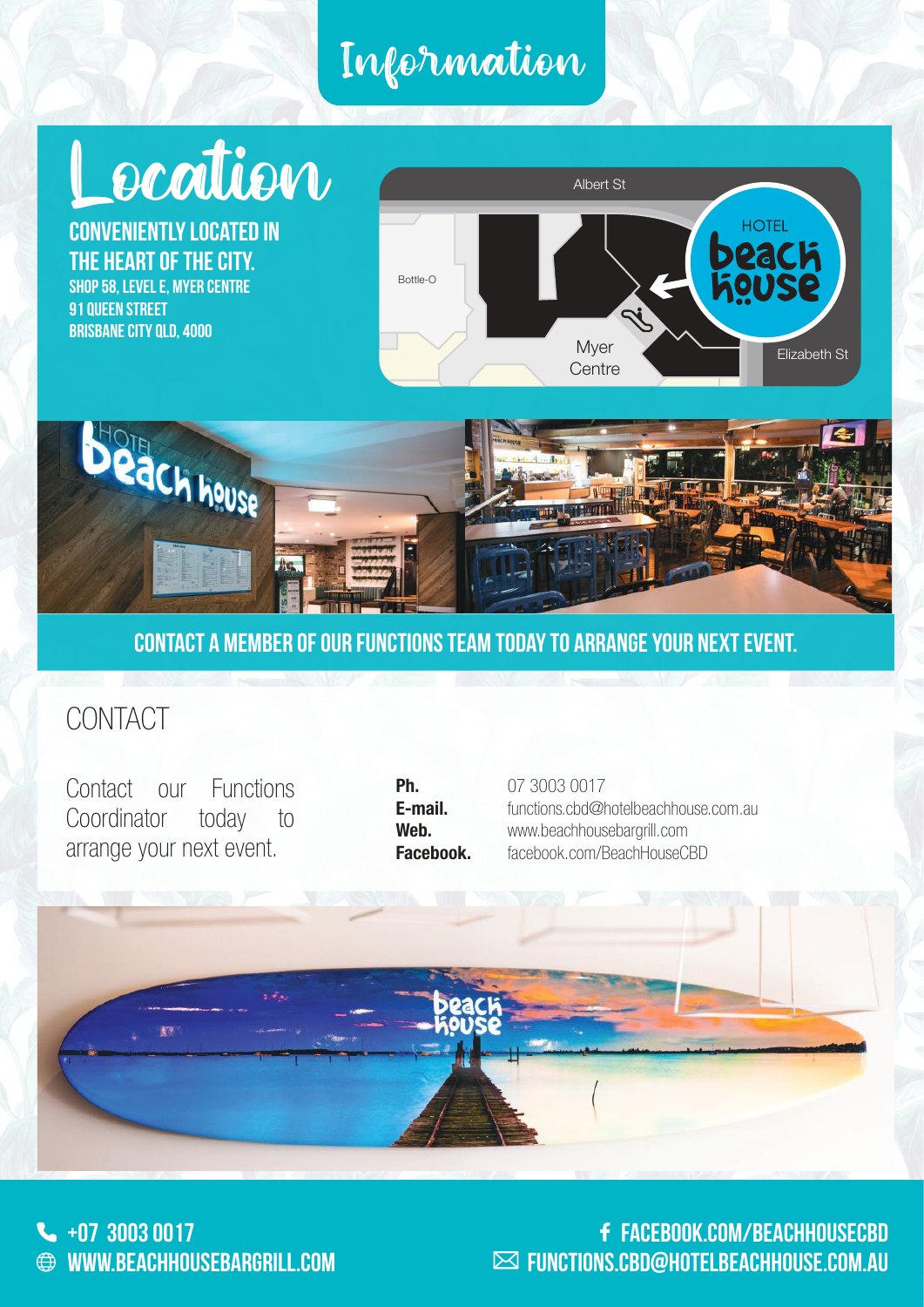# Eat

Canapé Prices

**Selection of 4 for \$20 pp**

,,,,,,,,,,,,,,,,,,,,



**Selection of 8 for \$40 pp**

*anananana* 

**Add additional items for \$5 each**

Canapé menu **Chicken Wings in Peri Peri (MG) or bbq sauce Prawn Spring Rolls Salt & Pepper Squid Bites Coconut Prawns with Sweet Chilli Sauce Vegetable Spring Rolls (v) Vegetable Samosas (v) Margherita Arancini Balls (V) Satay Chicken Skewers in Satay Sauce (MG) Meatballs with Rich Tomato Sauce & Parmesan (MG) Falafel (V+Vegan + mg) Thai Fish Cakes (MG) Crumbed Cheesy Sticks (v)**

**dietary information V - Vegetarian | MG - minimal gluten | MGO minimal gluten option - plese ask our staff At beach house we do our best to cater for people with food allergies and dietary requirements.** HOWEVER, WE CANNOT GUARANTEE AN ENVIRONMENT COMPLETELY FREE FROM ALLERGENS, SO TR

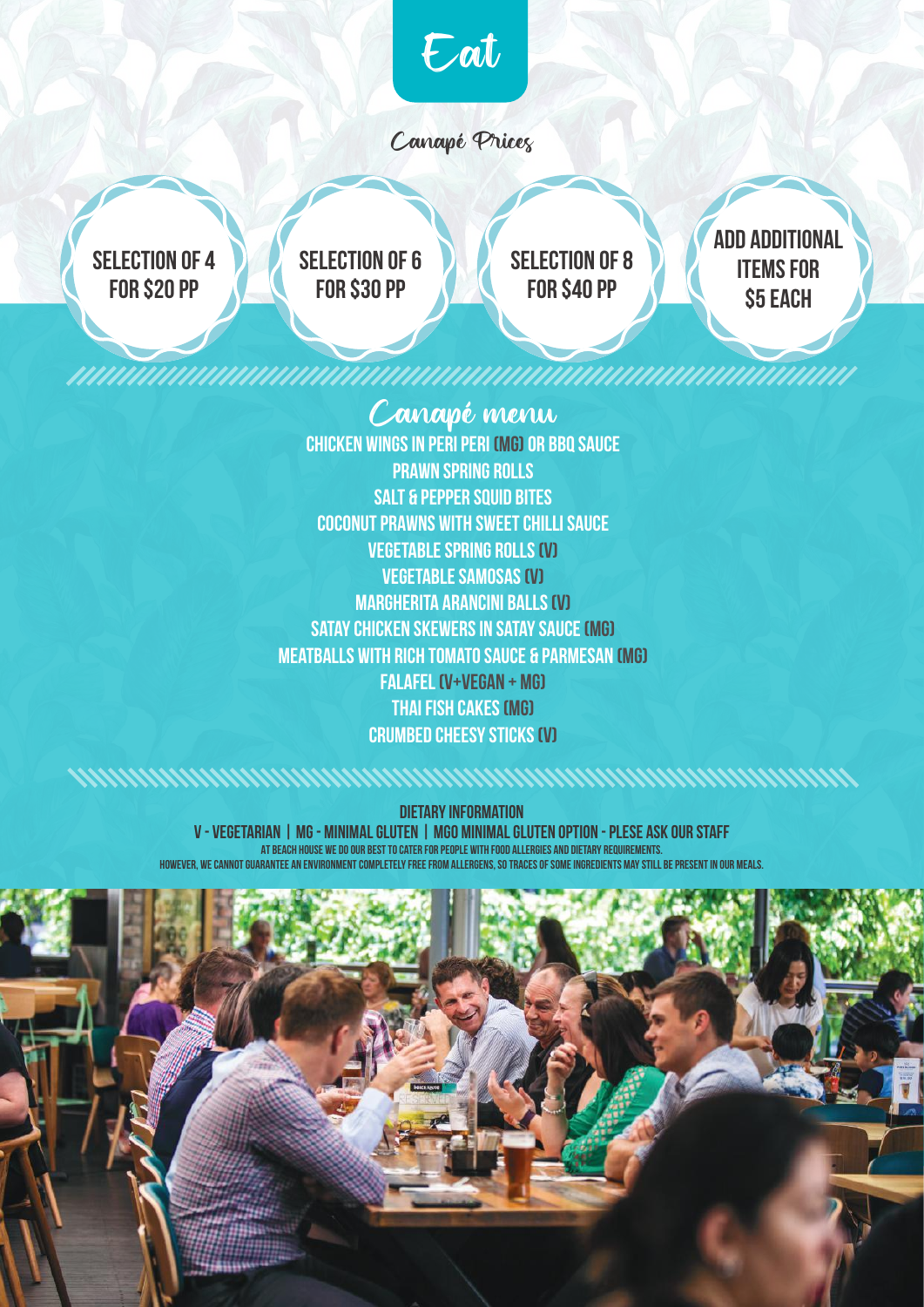Eat

# Set Menus |**25-120 persons Alternate Drop (choose 2 items per course)**









**Entrée** Caesar salad - Cos Lettuce, Croutons, Bacon, Ceasar Dressing & Parmesan Cheese (MGo) Salt & Pepper Calamari served with Lemon Wedges & Garlic Aioli Sauce (MG) Margherita Arancini Balls with Mozzerella & a Rich Napoli Sauce (V) Crispy Chicken Wings with BBQ Sauce & Ranch Dressing (MG)

#### **MAIN COURSE** 2006 EYE FILLET WITH MASHED POTATOES, SEASONAL VEGETABLES & MUSHROOM SAUCE (MGO) Gnocchi Napolitana - Rich Napolitana Sauce & Fresh Grated Parmesan Cheese (V) Life Saver Chicken - Grilled Chicken, Half Avocado, Mustard cream Sauce, Garden Salad & Chips (MGo) Fish 'N' Chips - Freshly Battered Hake, Coleslaw, Chips, Lemon Wedge & Tartare Sauce Char Grilled Salmon - Basil Pesto, Smashed Potato & Broccoli (MG)

#### **DESSERT** HOME MADE STICKY DATE PUDDING WITH CARAMEL SAUCE (MG+V) Home Baked Chocolate Brownie with Chocolate Sauce (v) Fresh Fruit Salad with Whipped Cream (MG+V) Home Made Apple Crumble with Vanilla Ice Cream (v)

### **BREAKFAST BUFFET/ plated breakfast \$20 pp**

Bacon, Scrambled Eggs, Beans, Mushrooms, Toast with Museli, Fresh Fruit with Tea & Coffee & Choice of Juices

#### **Muffin Break \$18 pp** Freshly Baked Muffins served with Tea & Coffee

#### **High Tea \$25 pp**

Freshly Baked Muffins & a Selection of Cakes WITH A SANDWICH PLATTER WITH TEA AND COFFEE

# Group Meetings

## **Ask our functions team for more information and pricing on how they can arrange your next team meeting, whether it be**

**Breakfast | Morning Tea | Lunch | Afternoon Tea | Dinner | Drinks**

**dietary information**

**V - Vegetarian | MG - minimal gluten | MGO minimal gluten option - plese ask our staff At beach house we do our best to cater for people with food allergies and dietary requirements.**

**However, we cannot guarantee an environment completely free from allergens, so traces of some ingredients may still be present in our meals.**

**facebook.com/BeachHouseCBD** facebook.com/BeachHouseGC **functions.cbd@hotelbeachhouse.com.au** functions.gc@hotelbeachhouse.com.au

**+07 3003 0017** www.beachion.com **www.beachhousebargrill.com** +07 3420 0711 www.beachhousebargrill.com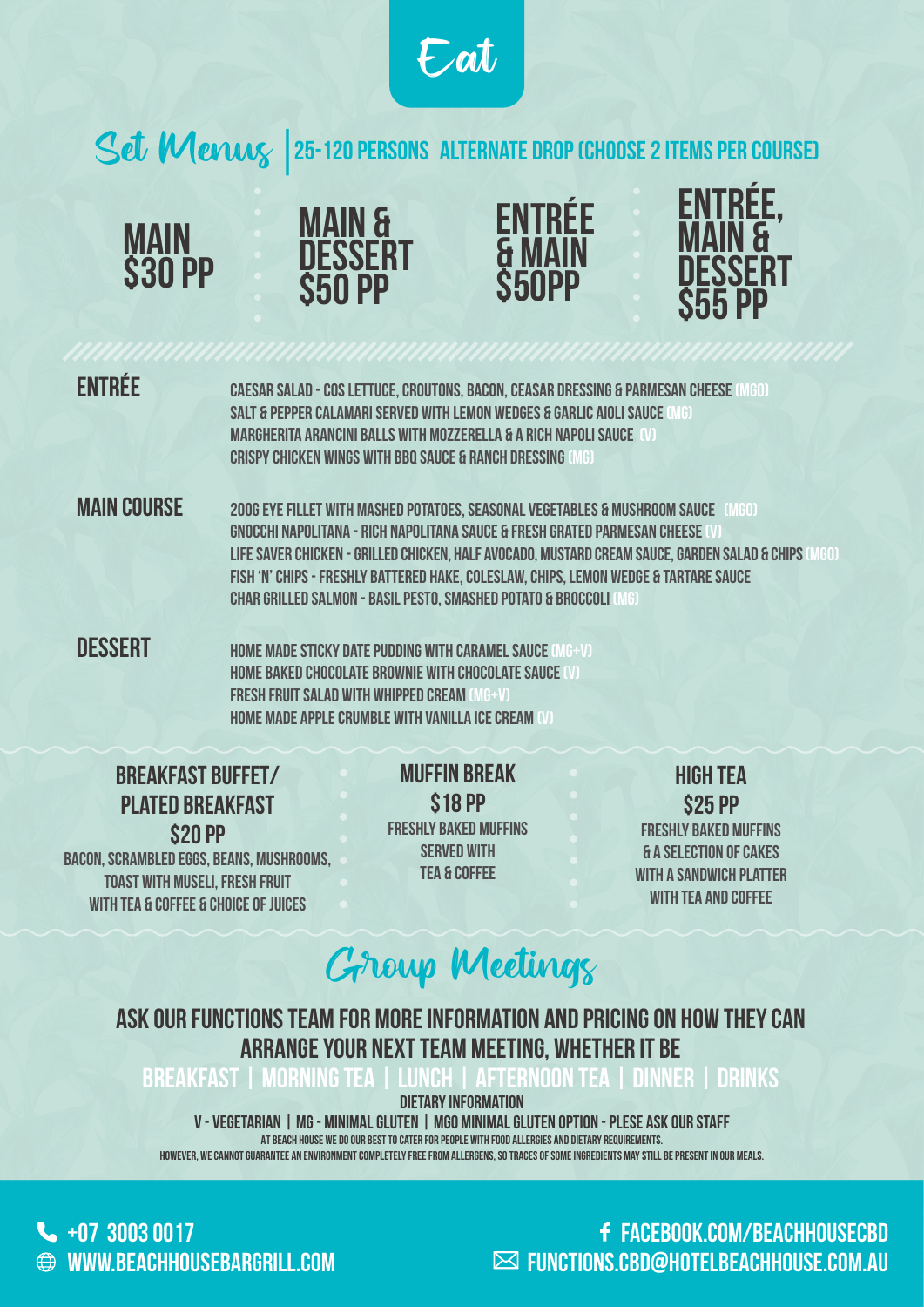Drink

# Packages for Cocktail Parties

#### **Bar Tab Set by Dollar Limit**

Bar Tab is set by Dollar Limit and is not limited by a time frame. The function holder may decide what they would like available on this type of bar tab. The functions manager can offer suggestions if needed.

**Bar Tab Set by Product** Bar Tab set by particular products selected.



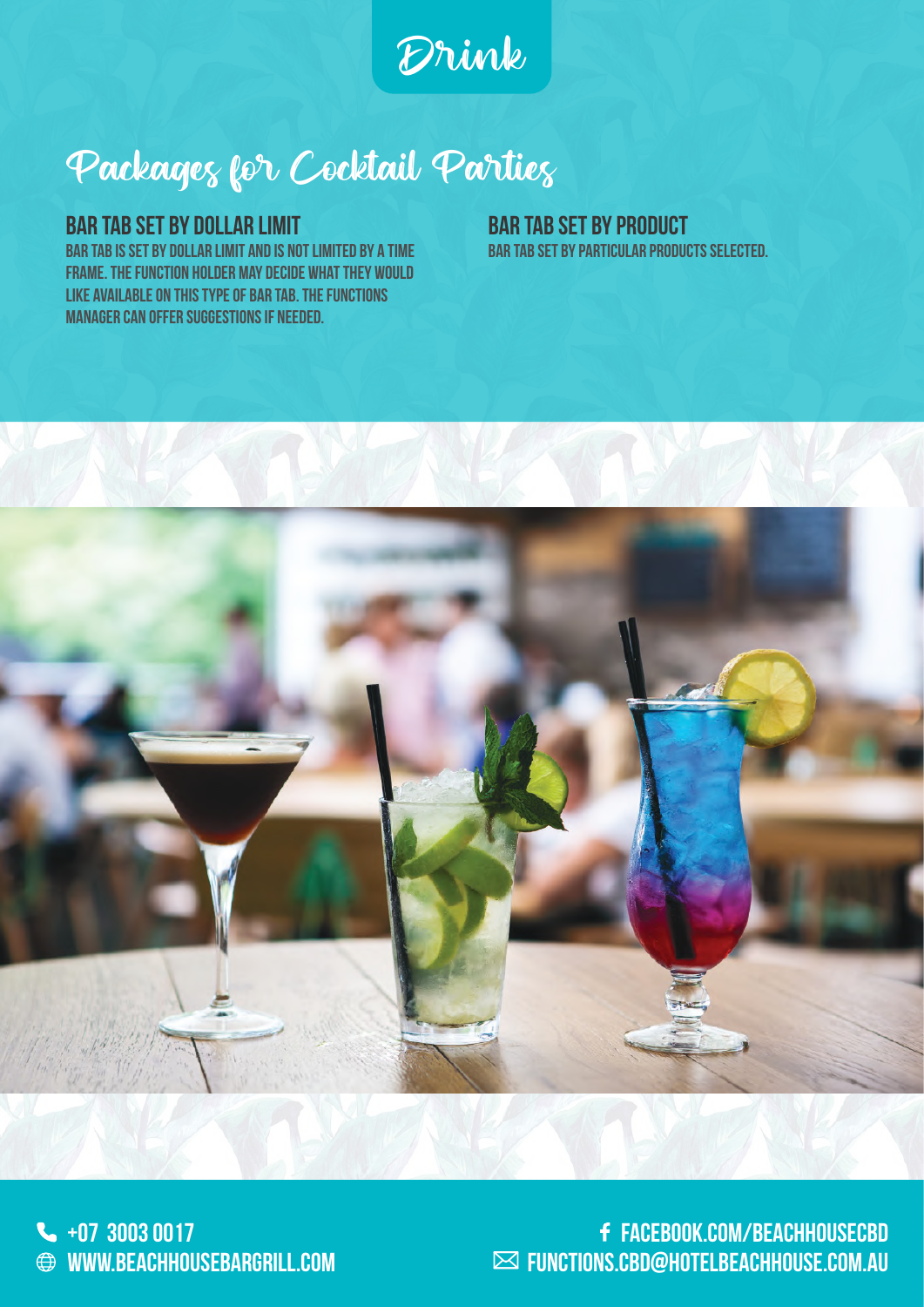# Drink

# Packages for Set Menus

## **Bar Tab Set by Dollar Limit**

Bar Tab is set by Dollar Limit and is not limited by a time frame. The function holder may decide what they would like available on this type of bar tab. The functions manager can offer suggestions if needed.

#### **BAR TAB SET BY PRODUCT**

Bar Tab set by particular products selected.

#### **Drinks Packages**

Total cost is determined by the number of people and has a set time limit. Two options exist for this beverage package: the "Surfing" drinks package and the "Sailing" drinks package.

These packages range in price from \$33 per head for a two-hour "Surfing" drink package through to \$61 per head for a four-hour "Sailing" drink package.

## **1. SURFING PARTY DRINK PACKAGE (WITH SET MENU ONLY)**

**Custom Beverage Packages**

We are always happy to discuss any particular type of beverage package you would like, so if you feel none of our packages exactly meet your requirements, please do not hesitate to ask the Function Manager if variations are possible.

2 HOURS AT \$33 PP 3 HOURS AT \$44 PP 4 HOURS AT \$54 PP

#### **Surfing Party Drink Package includes:**

| WINF <sup>.</sup>  | HOUSE WHITE, HOUSE RED, HOUSE SPARKLING                                                                                      |
|--------------------|------------------------------------------------------------------------------------------------------------------------------|
| <b>TAP BEER:</b>   | <b>LOCAL TAP BEERS AND CIDER</b>                                                                                             |
| <b>SOFT DRINK:</b> | COKE, ZERO, SPRITE, LIFT, GINGER ALE                                                                                         |
| <b>JUICE:</b>      | ORANGE JUICE, APPLE JUICE, PINEAPPLE JUICE<br><b>CRANBERRY JUICE</b>                                                         |
|                    | 2. SAILING PARTY DRINK PACKAGE (WITH SET MENU ONLY)<br>2 HOURS AT \$41 PP<br>3 HOURS AT \$51 PP<br><b>4 HOURS AT \$61 PP</b> |
| WINF <sup>.</sup>  | <b>SAILING PARTY DRINK PACKAGE INCLUDES:</b><br><b>HOUSE WHITE, HOUSE RED, HOUSE SPARKLING</b>                               |

| <b>TAP BEER:</b>      | <b>LOCAL TAP BEERS AND CIDER</b>                                      |
|-----------------------|-----------------------------------------------------------------------|
| <b>BASIC SPIRITS:</b> | <b>SELECTION OF BASIC SPIRITS</b>                                     |
| <b>SOFT DRINK:</b>    | COKE, ZERO, SPRITE, LIFT, GINGER ALE                                  |
| <b>JUICE:</b>         | ORANGE JUICE, APPLE JUICE, PINEAPPLE JUICE,<br><b>CRANBERRY JUICE</b> |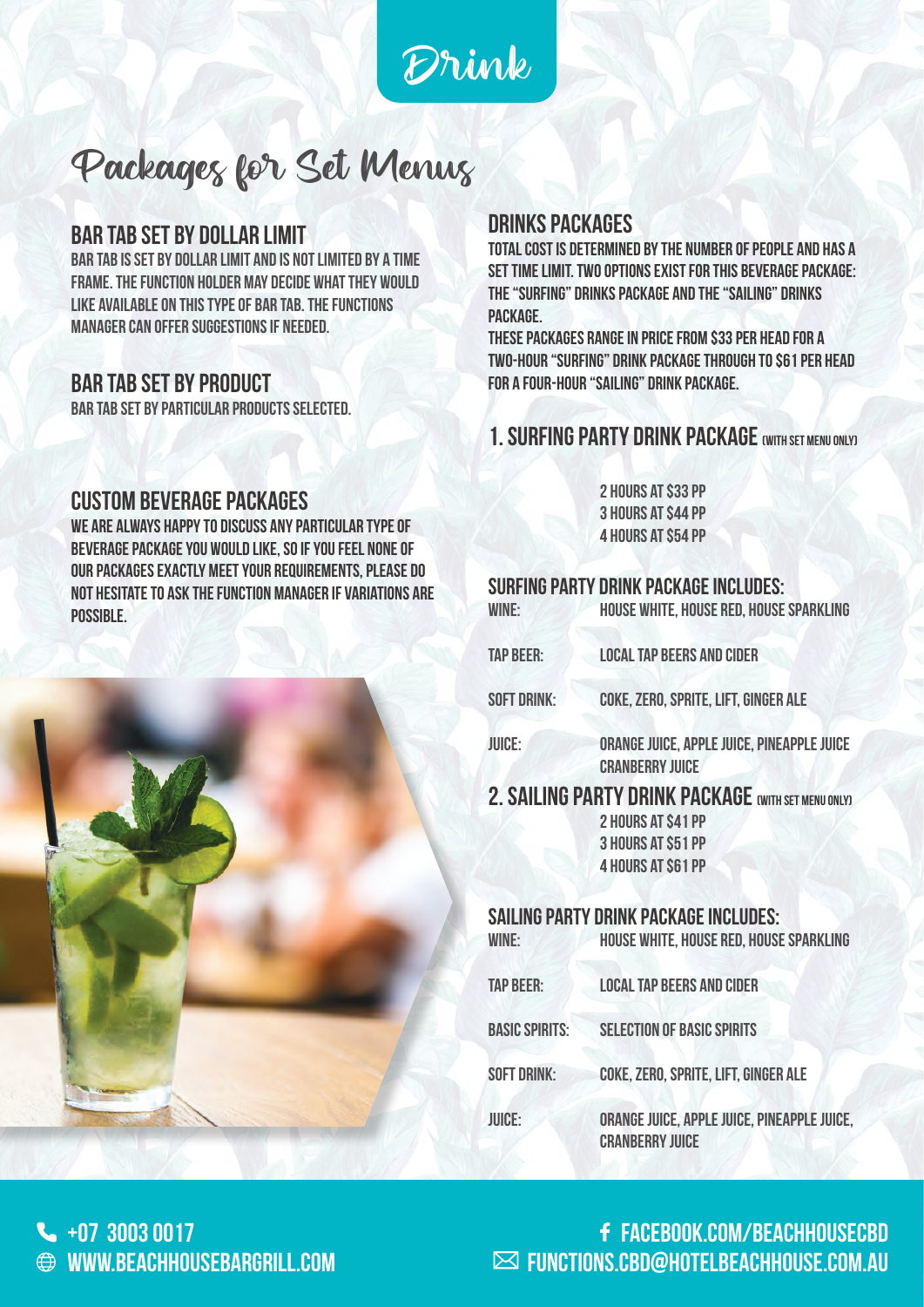The Venue

# Venue Photos



## Lounge Bar Dining Area



**Bistro** 

# Function Extras

## SPECIAL REQUESTS

Please note that most special requests can be catered for including Vegetarian, Gluten Free, Allergen Listings and Cooking Styles, not to mention changes in the seating area by agreement with the Functions Coordinator.

## **DECORATIONS**

Decorations are not supplied by Hotel Beach House CBD, but please discuss your options to provide your own decorations with the Functions Coordinator. Please note, no confetti, table scatters or helium balloons are to be used in the venue.

## ENTERTAINMENT

In House Live Music Hotel Beach House CBD offers live music on a number of nights every week. Please see our Functions Coordinator for the entertainment schedual for your function date.

## **+07 3003 0017** www.beachion.com **www.beachhousebargrill.com** +07 3420 0711 www.beachhousebargrill.com





**Deck**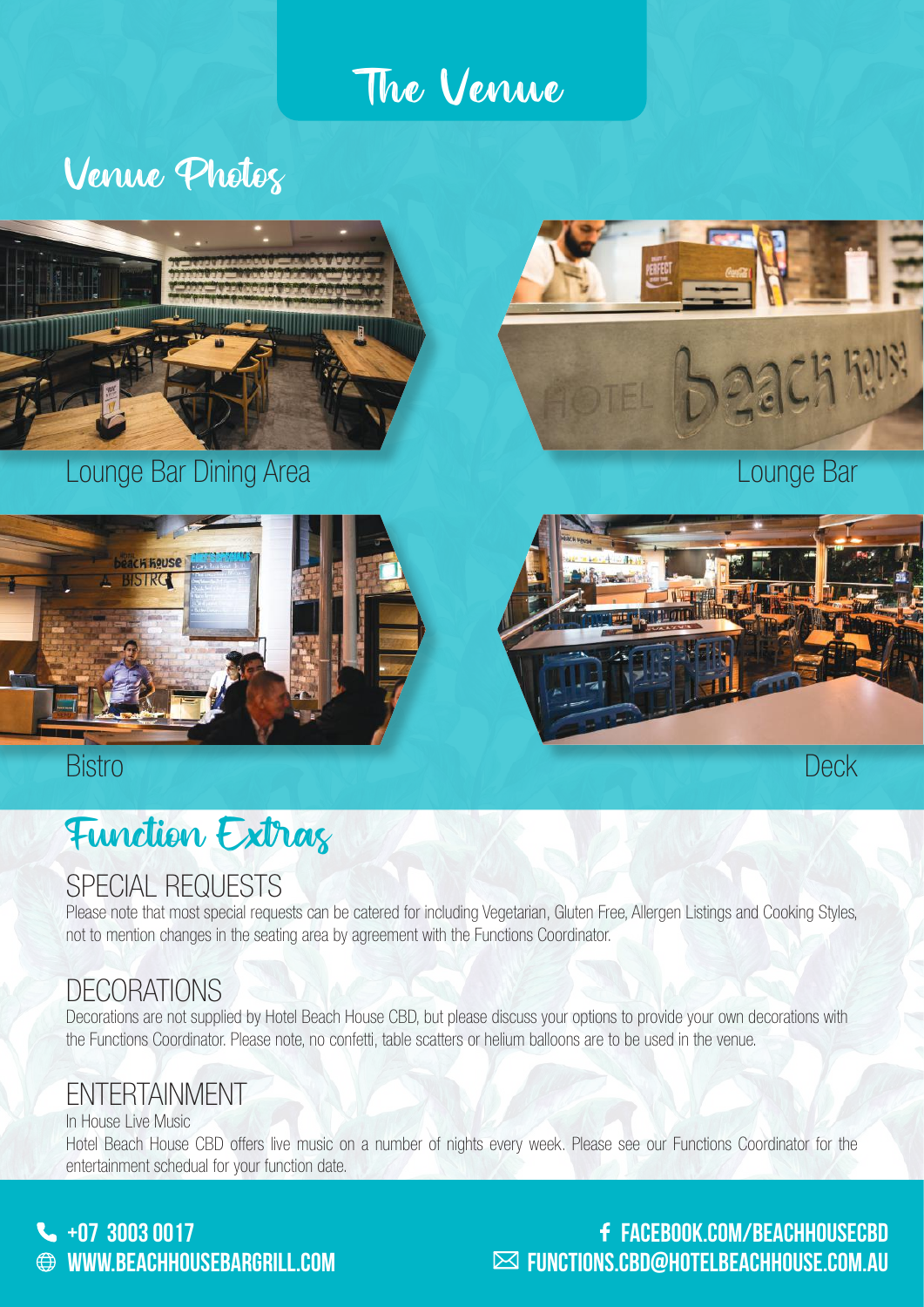# Important Stuff

# Terms and Conditions

#### **Confirmation**

A booking is only confirmed by the Function Coordinator. This may be upon receipt of a deposit of 20% or \$500, or at the discretion of the Functions Coordinator.

#### **Bookings, Payments and Deposits**

Final details are due no later than fourteen working days prior to the booking date.

100% of the minimum spend amount is to be spent on food, beverage, excluding security.

Menus are subject to change at any time in line with produce availability.

Final numbers are due seven days prior to the booking date. Decreased event numbers within five working days will still be charged for the original booked event numbers. Increased event numbers within five working days must be discussed with our Functions Coordinator.

Payments can be made by credit card, cash, cheque or direct deposit. Please email through a remittance statement to our Functions Coordinator for confirmation of payment. Should you require a tax invoice, please request one from our Function Coordinator. Cheque payments are required 14 days prior to event. One bill will be provided per function. A credit card is required

as a security bond in the instance of any damages caused.

**Bank Deposit: Raw Group CBD Pty Ltd BSB: 084-004 A/C: 83-586-5977**

#### **Minimum Spends**

Minimum spends may apply in some circumstances but are flexible depending on requirements and day function is held. Please ask our Functions Coordinator for more information on how we can cater for your special occasion.

#### **Belongings and Gifts**

All belongings and gifts are to be collected upon conclusion of the function. Should storage be required, this must be **PREARRANGED** 

with our Function Coordinator prior to the function date.

Beach House does not accept responsibility for the injury, damage or loss of any client's property left in the premises prior to, during or after an event. Any damages caused to Beach House property during an event are the financial responsibility of the client.

#### **Security**

WHERE A FUNCTION REQUESTS A CROWD CONTROLLER OR A FUNCTION IS DEEMED TO REQUIRE A CROWD CONTROLLER BY OUR FUNCTIONS Coordinator, the crowd controller will be organised by Beach House. All associated costs incurred must be paid by the function holder prior to the event. Talk to our Functions Coordinator for more information.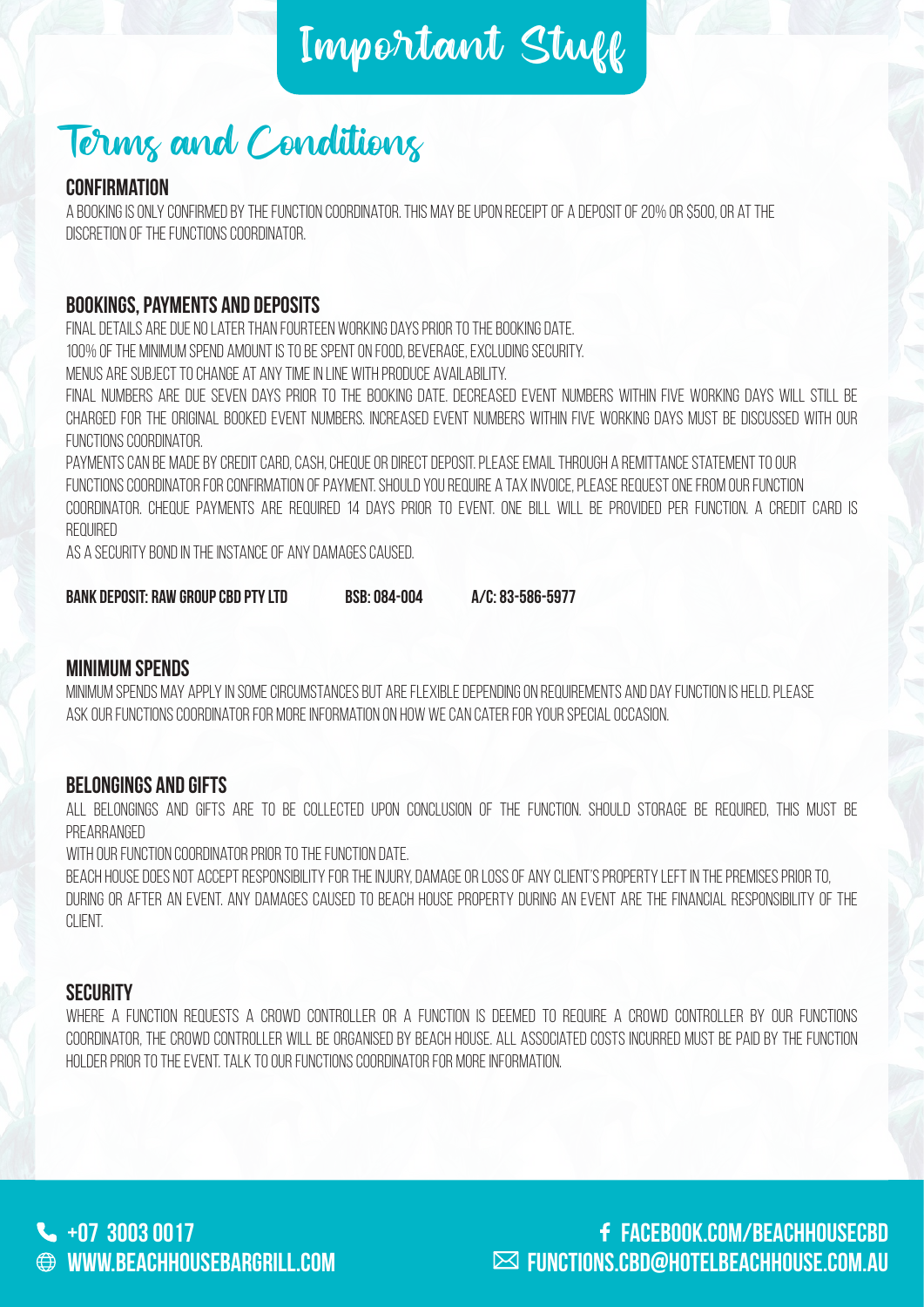# Important Stuff

## **Minors**

Any guests under 18 years of age must have their parent/ legal guardian's supervision at all times and are restricted to movements within the function area only. Should a minor be found in other areas within the hotel unaccompanied, the minor and their parents/ legal guardians may be asked to leave the premise immediately.

All minors must vacate the premises no later than 10:00pm.

All minors attending a function must be outlined on the Minors Agreement form. In the instance, a minor is not on the submitted Minors Agreement form from the client, they may be denied entry along with their parents/ legal guardian. Beach House has zero-tolerance on underage drinking. Should a minor be found consuming alcohol the function may be shut down. Please consult our Functions Coordinator on any instance of a minor attending your event.

#### **Cancellations**

Written notification must be provided to the Functions Coordinator in all instances.

Notice outside 1 calendar month prior to the booking date, the deposit will be retained and held in trust for another date (for a six month period). Notice within 1 calendar month of the booking, 100% of the deposit will be retained. Notice within 14 days of the booking date 100% of the deposit will be retained and 100% of the agreed catering spend will be invoiced for payment within seven days. Any cancellation charged for third party items hired on behalf of the client is payable by the client. Change of date or postponement of the event booking will be treated as a cancellation at the discretion of your Functions Coordinator. Events booking in November/ December may have additional cancellation policies.

#### **Regulations**

Hotel Management and staff adhere to the laws governing the Responsible Service of Alcohol - Queensland Liquor Licensing Department. Patrons showing signs of undue intoxication or disorderly behaviour will be refused service and will be asked to leave the premises. Management has the right to exercise regulatory conditions at any time during a function if it is believed that the alcohol consumption rate is excessive.

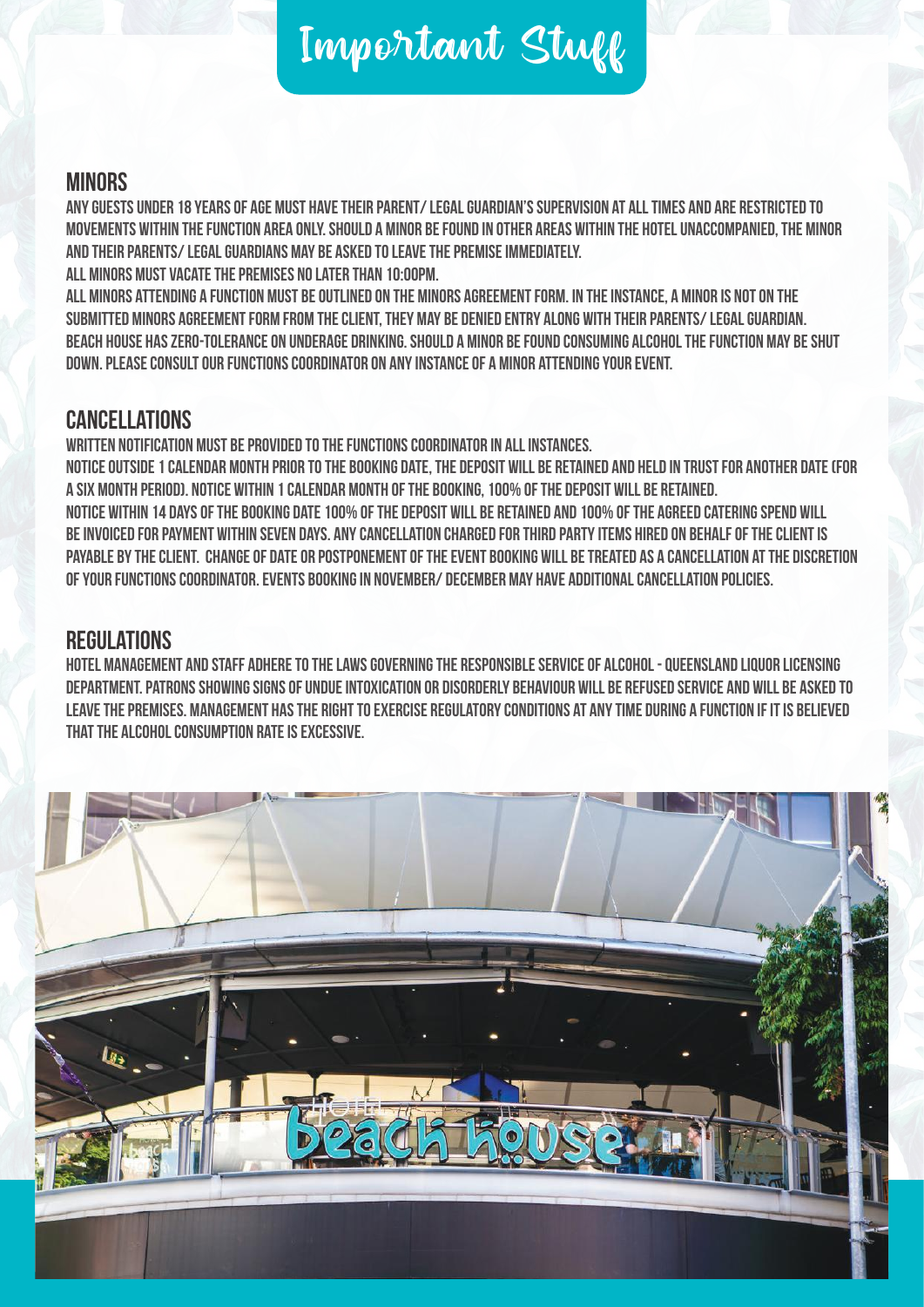| Notez |  |
|-------|--|
|       |  |
|       |  |
|       |  |
|       |  |
|       |  |
|       |  |
|       |  |
|       |  |
|       |  |
|       |  |
|       |  |
|       |  |
|       |  |
|       |  |
|       |  |

**+07 3003 0017 www.beachhousebargrill.com** +07 3420 0711 www.beachhousebargrill.com  $\leftrightarrow$  3420 www.beachhouse

**facebook.com/BeachHousecbd** facebook.com/BeachHouseGC **functions.cbd@hotelbeachhouse.com.au** functions.crn@hotelre facebook.com/BeachHouseGC functions.gc@hotelbeachhouse.com.au